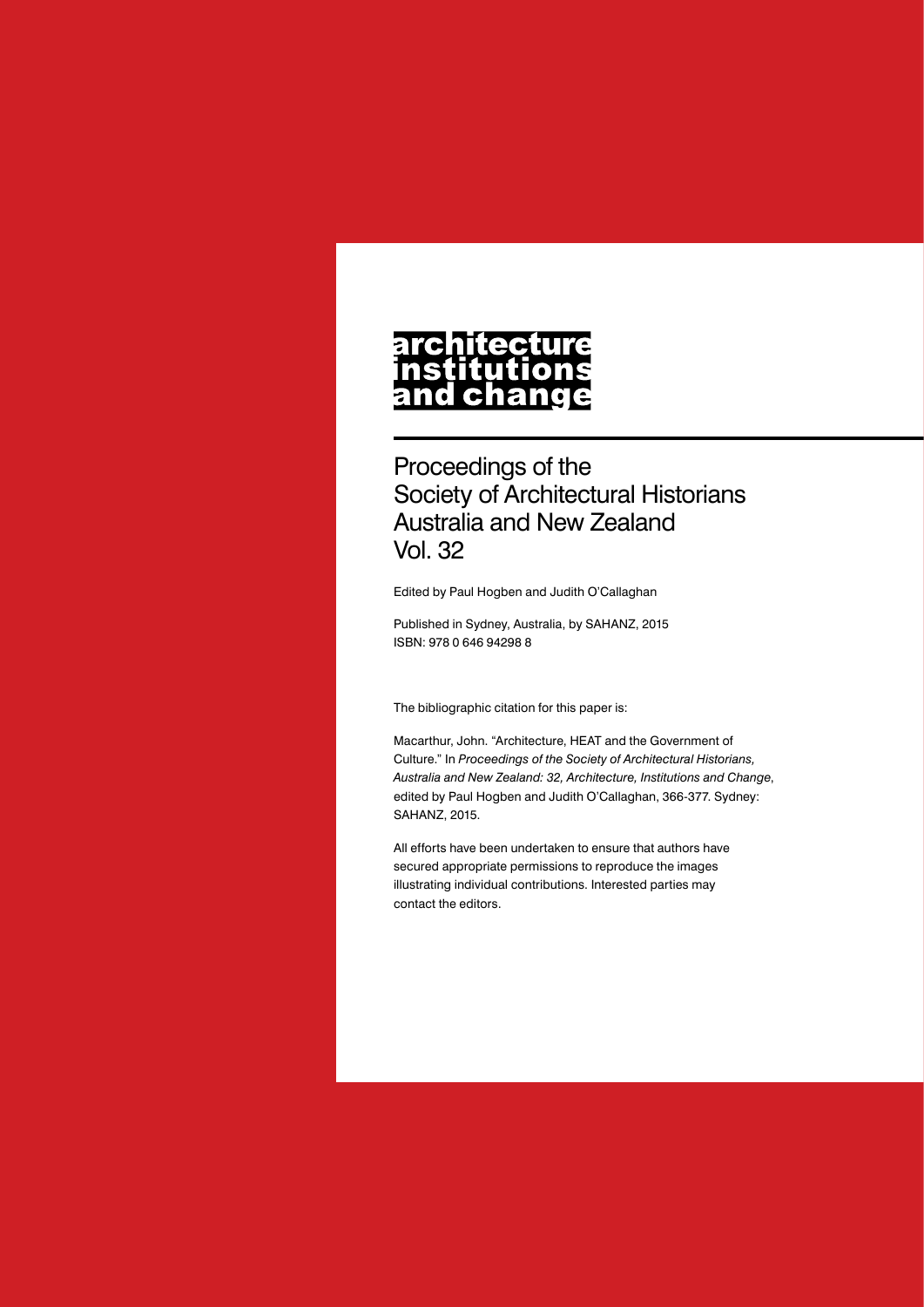## Architecture, HEAT and the Government of Culture

The HEAT program, in which the Queensland Government's Creative Industry Unit *promoted architecture from 2008-12, was perhaps the most elaborate and, in a practical sense, successful example of a Creative Industries program in Australia. Nevertheless, at a conceptual level it exposed developing contradictions in the government of culture, with the consequence that architecture, being so long outside the realm of cultural policy, could be a cipher for quite contradictory positions. HEAT spanned the period between the late twentieth century when Cultural Studies academics put Michel Foucault's concept of governmentality to work in cultural policy, the emergence of the concept of Creative Industries in the early twenty-first century, and the current ferment over Creative Industries as a neo-liberal monetisation of culture and as a useful recalibration cultural policy. These international developments and debates were well advanced and in part initiated in Queensland, but the fact that HEAT chose architecture as the first example of a Creative Industry adds further twists to an already complex story. Here I want to consider, in particular, HEAT's strategy of showing architecture in the exhibition Placemakers: Contemporary Queensland Architects at the Queensland Gallery of Art, Queensland Gallery of Modern Art in 2005. It can be read as both the storming of the citadel of elite culture by the commercial and the everyday; and, as an overdue recognition of architecture as an autonomous art form.*

*The paper aims to layout this complex and contradictory set of issues in the government of culture by analysing policy documents, categories for the collection of statistics on the creative economy, and an interview with Lindy Johnson who originated and directed the HEAT programme.*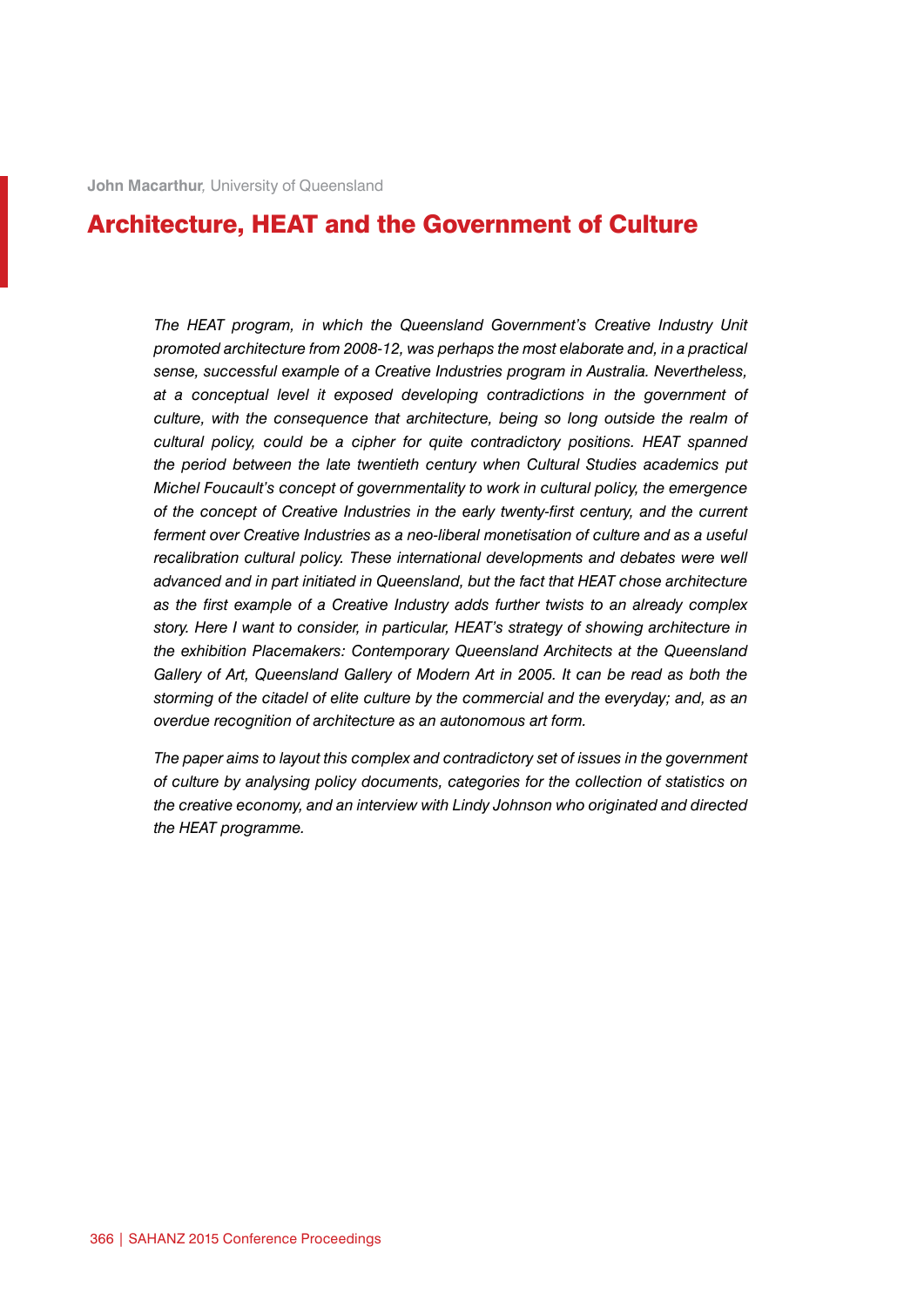

The HEAT programme, which promoted the architecture of Queensland from 2008 to 2012, was a fascinating intersection of concepts and categories of culture that are often at odds. The three players in HEAT – the architectural profession, the Creative Industries Unit in the Queensland Government, and the Queensland Art Gallery – each had their own model of how architecture fitted in the cultural sphere, and their own interests in promoting architecture. For the Creative Industries Unit HEAT was perhaps the most explicit attempt thus far in Australia to implement governmental policies to foster creative industries. Having, for largely contingent reasons, chosen architecture as its first vehicle, HEAT can also tell us much about the ways architecture exists in Australia as a lacuna in cultural policy and governance.

Creative Industries theory valorises commercial forms of cultural production as proof that culture does not have to be a 'rent-seeker' on government if seen in the context of the broader creative sector of the economy.1 The idea of creative industries is a recent part of a wider, longer history of the critique of elite artistic culture that is held to distinguish and naturalise class differences.<sup>2</sup> Creative Industry research into the size and shape of the economy of creativity and culture opens further questions about whether monetary value can or should be put on public goods; whether the public should subsidise particular cultural forms; whether subsidies ought to be extended to other, more commercially-defined cultural forms; and, what is good value for money.

Despite the concepts of art and the creative industries being somewhat at odds in theory, the Creative Industries Unit chose to launch HEAT by sponsoring a large-scale exhibition of contemporary architecture at the Queensland Art Gallery-Gallery of Modern Art, Placemakers in 2008.<sup>3</sup> The show had parallel publications. One was a catalogue representing the exhibits with a discussion by curator Miranda Wallace, and with scholarly essays placing the works in the context of international architecture. Another, HEAT was a lavish trade brochure that pointed out that the same architects were available for hire. Placemakers was the first major exhibition of architecture in any of the official state art galleries of Australia, and it was a tremendous success in its visitor numbers, press, and more importantly, in shifting cultural categories.



**Fig. 1** Premier Peter Beattie opening the Gallery of Modern Art, Brisbane, 2006. © John Macarthur.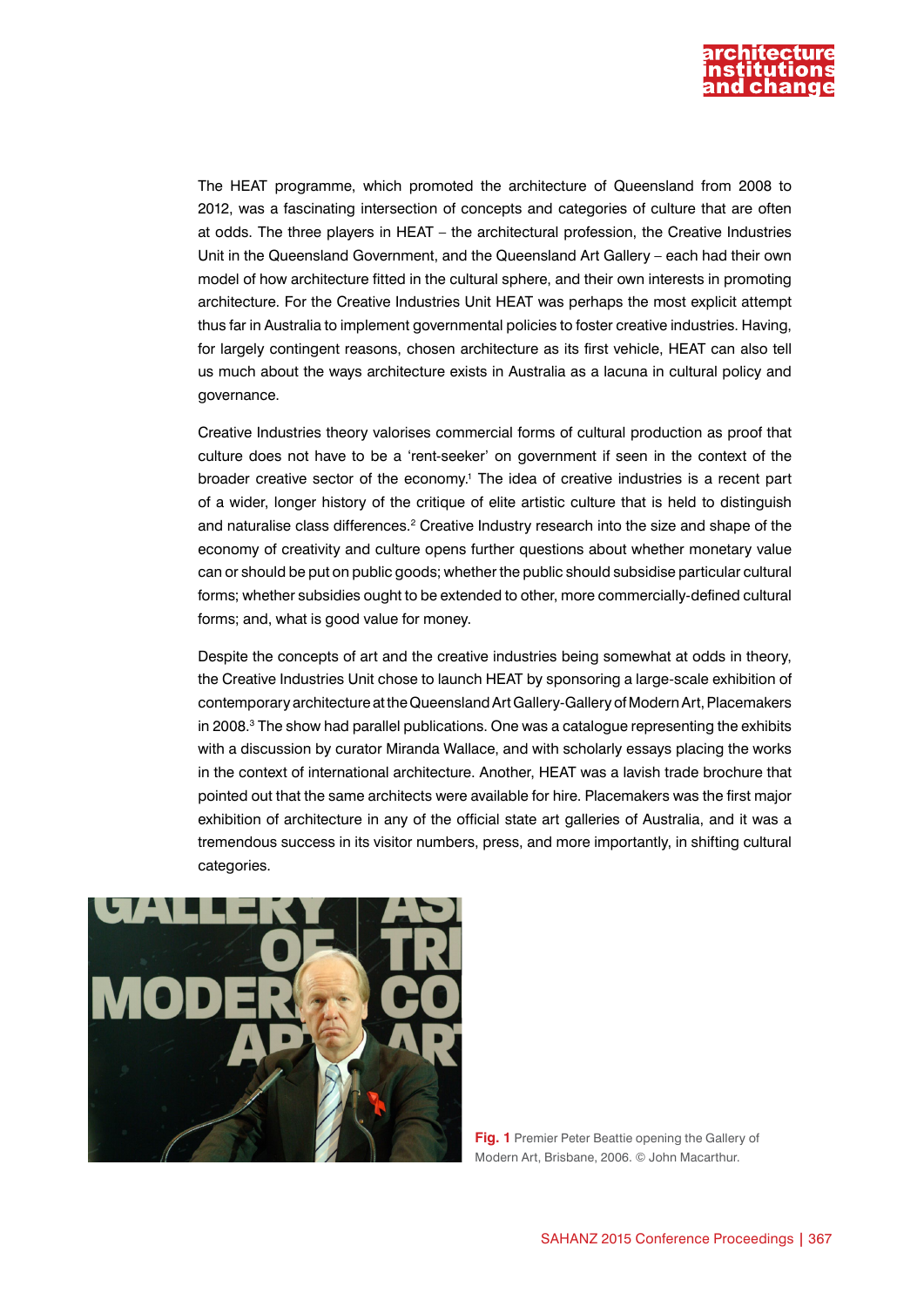The three points of view of creative industries, the Art Gallery and the architecture profession form a triangle of contradictions that made architecture the centre of attention in Placemakers. From the Creative Industries point of view the exhibition breached the elite cultural institution of the high arts with commercial design creativity. From the Art Gallery's point of view it did the opposite, broadening the remit of art to include design, as for instance MoMA had done since the 1930s, but which the Sydney and Melbourne galleries had been too conservative to do on the grounds that architecture, with its relations to utility and commerce, was below the 'fine arts' of painting and sculpture. From the point of view of the architectural profession it was, at last, gaining the state financial support that the visual arts had long enjoyed through access to cultural infrastructure and the money that went with being an object of cultural policy.

This paper focuses on one of the three points of view identified, creative industries discourse. Against the typical view in the discipline that policy and administration are largely irrelevant to architecture, or games to be played for passing advantage, the paper attempts to show that administrative categories have real effects on our concept of architecture and its public governance.

The funding for Creative Industries and HEAT was a part of the broader policy of the Labor governments of Wayne Goss, Peter Beattie and Anna Bligh, which from 1986 to 2012 (with the interruption of a one term conservative government) attempted the modernisation of the economy of Queensland and its image as an ignorant, corrupt, and philistine place. From 1998, Beattie's government began a "Smart State" strategy of support for innovative hi-tech industry which also saw a role for culture as an aspect of a wished for knowledge economy.4 Smart State was a branding exercise that was applied broadly to various Government initiatives, but it also stood for an aspiration for interconnecting various policies.<sup>5</sup> The Smart State involved partnering with the Brisbane universities to lever Commonwealth research monies, and also the building of new facilities to foster urban renewal. Queensland University of Technology had determined to restructure its Arts Faculty into a faculty of Creative Industries. In 2000 the foundation Dean, John Hartley, briefed Vice-Chancellor Dennis Gibson and Premier Beattie on how creative enterprise could add economic value as well as cultural value to the Smart State.<sup>6</sup> Work began on transforming public land around Kelvin Grove High School into a public-private 'urban village' development and a campus for QUT's Creative Industries supported by \$15 million from the State.7 This was opened by Beattie in November 2003. In 2005 QUT was granted an Australian Research Council Centre of Excellence for Creative Industries and Innovation under Stuart Cunningham.<sup>8</sup> CCI has gone on to be an international leader in this field and to have a good deal of influence on cultural policy in Queensland. As Beattie put funds into QUT's capital works, in 2004 he also made an allowance of \$4.4 million for creative industries development within the Department of State Development and Innovation. A strategy entitled *Creativity is Big Business*<sup>9</sup> was produced*,* a Design Council of successful local business leaders was formed, a website providing business basics for creative start-ups was developed, but little of the \$4.4 million had been spent or even allocated until 2006 when Lindy Johnson was appointed Director of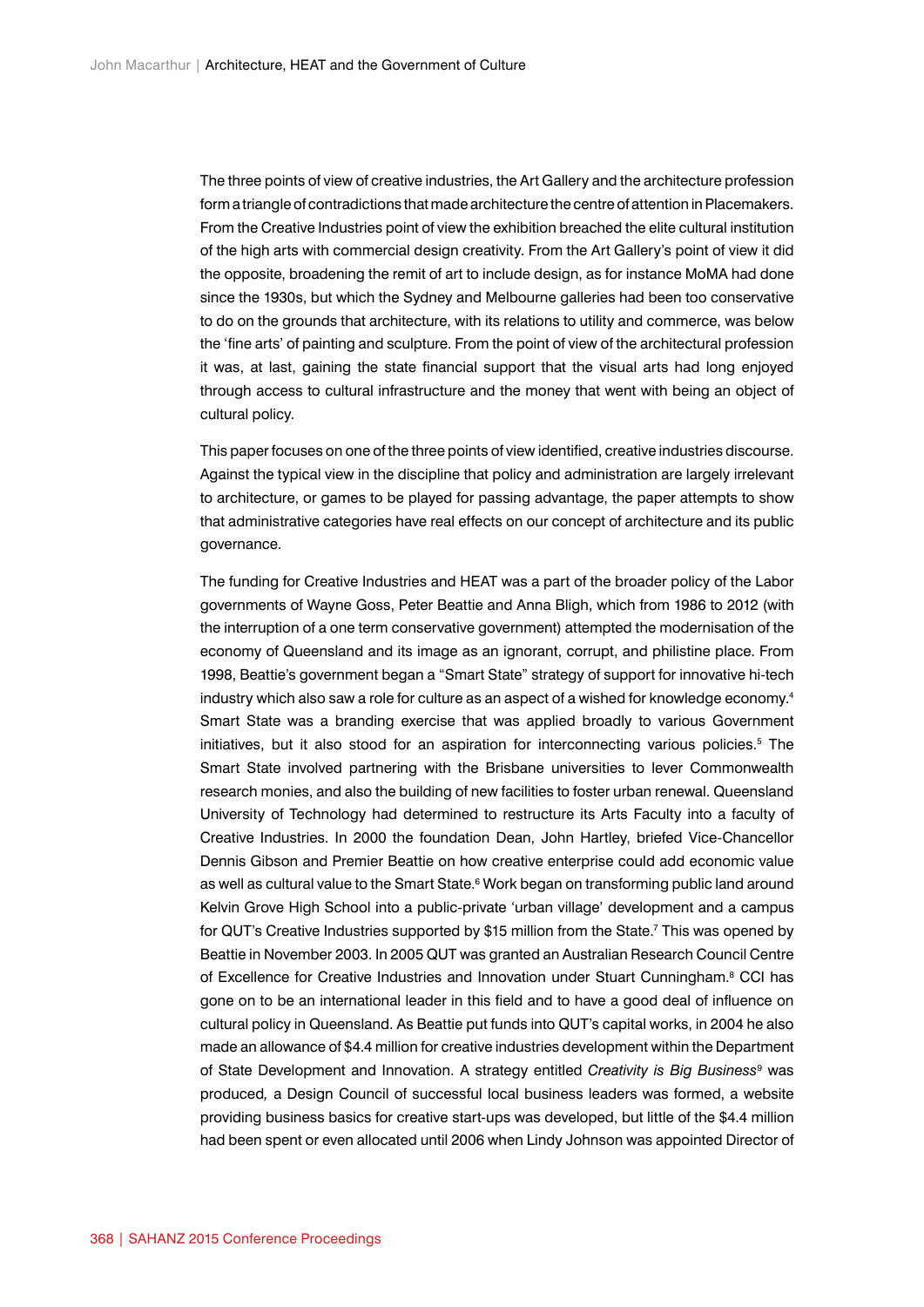

a new Creative Industries Unit, and decided to make a big splash through an exhibition of architecture at the Queensland Art Gallery.10

Johnson's strategy was in some ways an unlikely one. In *Creativity is Big Business* architecture is only one of eleven creative industries, and is grouped with design and the visual arts to form a cluster; the others being music, film and television, writing and publishing, advertising, graphic design and marketing. "Design", as the cluster is abbreviated, is only the third largest cluster in terms of employment in Queensland. Of the five actions the strategy recommends for the cluster only one, "Create targeted promotional strategies based on identified potential markets" looks anything like HEAT.<sup>11</sup> Equally the decision to mount an exhibition in the Queensland Art Gallery's Galley of Modern Art could be seen to be counterintuitive as arts policy was under the remit of a different government department – Arts Queensland, and the Gallery, while financially dependent on Government, answers to an independent board.

In *Creativity is Big Business*, the visual arts seems a particularly poor fit with the finance, workforce and marketing strategies supposed, and the example given of a success story in the visual arts is Urban Art Projects, a company that manages manufacture and construction in collaboration with artists. By contrast, Arts Queensland in its policy platform *Creative Queensland* of 2002, trumpeted the works of internationally renowned artist Tracey Moffat and the Gallery's highly successful Asia Pacific Triennial of Visual Arts.

In an interview Johnson explains that her choice to make architecture the first, and most substantial creative industries campaign, was based on her own admiration for contemporary architecture. She also had a sense that it would play well in international marketing and give her the success she needed for the on-going funding of her unit which also had campaigns for industrial design and brand and graphic design. She says:

The kernel of the story was in the architects themselves and their unique approach, which we thought was a fabulous one. People, incredibly site responsive, incredibly sensitive to their environment, very conscious of life style, very clever at using materials that were cost effective and the result was an architecture that I would argue is quite unique and aesthetically very beautiful, but also very functional, and human centred. We wanted to tell that story and I knew that story would get resonance with the critics and it did.

Architecture was also, as she explained in the language of creative industries, at the head of the supply chain. Creating demand for architecture was a way to create demand for lighting design, signage, furniture and even 'art built-in'.

Johnson did not hesitate to put a substantial proportion of creative industry funding in the hands of the Art Gallery or to give complete curatorial control of the exhibition project to the Gallery's Miranda Wallace, and this raises a different kind of issue of the how the divisions of Government actually operate. Johnson trained as an artist. Prior to her appointment to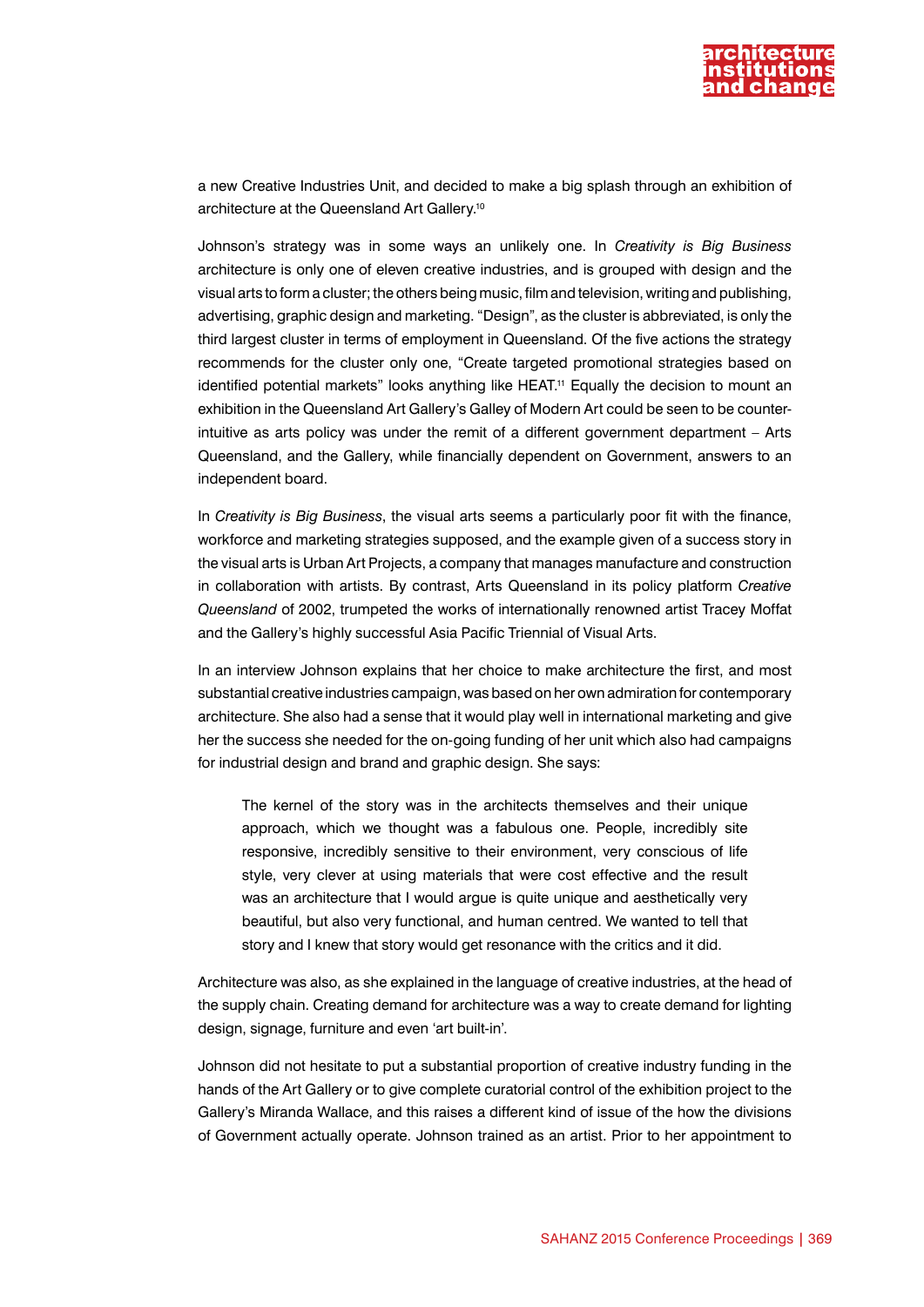Creative Industries she had been arts advisor to Arts Minster Matt Foley and then Premier and Arts Minister Anna Bligh. Johnson felt that architecture "had been neglected, in terms of government policy, from an arts point of view", but in the wider picture of the cultural economy it had responsibilities in the Department of Employment, Economic Development and Innovation because of its potential to create demand for design.

… people's understanding of what art and design are is fuzzy, so it's easy for people to put them into crass boxes … art is not commercial and anything that is commercial is then called design, which is just crazy. So, the way I worked in government was demand and supply. In the Creative Industries Unit, I wasn't interested in giving individuals or businesses money to create an artifact, because I felt that that was happening quite nicely by itself and that Arts Queensland … do support the creation of an artifact. … The shortfall in government and in industry was in failing to address the oversupply-under demand and that's why I felt that the Creative Industries Unit, because of its economic focus, that would fit very neatly. So that's how I approached the art/ design so-called divide. I don't consider it a divide, but in government….! But, it ended up working well, I thought, because John Stafford, head of Visual Arts, Craft and Design, within Arts Queensland, was such a supporter of the arts and design industry in this state, so between us we covered as much ground as we could. We never got confused about how cultural economy issues sat over the art/design disciplinary divisions, but, certainly my superiors did and I would always have to explain to them what the difference was and why our focus was what it was.

The Placemakers exhibition in the new Gallery of Modern Art, one of the Beattie government's most visible monuments, was a great success. It was opened by Premier Bligh with remarks about how proud she was to live in a 'Queenslander' house and it soon became clear that the choice of architecture had wider implications than creative industries. It matched Tourism Queensland's desire for residents to 'live the brand' that was being created around Queensland's relaxed lifestyle in a place of high economic opportunity. Having the support of the Queensland Chapter of the Australian Institute of Architects, with the marketing collateral in hand (including quite elaborately produced films), Johnson took Queensland to the Venice Biennale of Architecture later in 2006. With a party on the terrace of the Peggy Guggenheim Museum she created something of a perfect storm of publicity. HEAT employed the London marketing consultant Leanne Tritton of INGmedia who placed stories in major northern hemisphere journals and newspapers including *The Guardian*, the *New York Times* and *Monocle*. HEAT then went into its second phase of presenting large scale institutional buildings and presenting at the Shanghai world exposition as part of an official Queensland Government delegation led by the Treasurer Andrew Fraser.

Despite HEAT ticking all the right boxes in terms of traditional governmental uses of culture in forming civic identity, place branding and diplomacy, its claims to economic effectivity were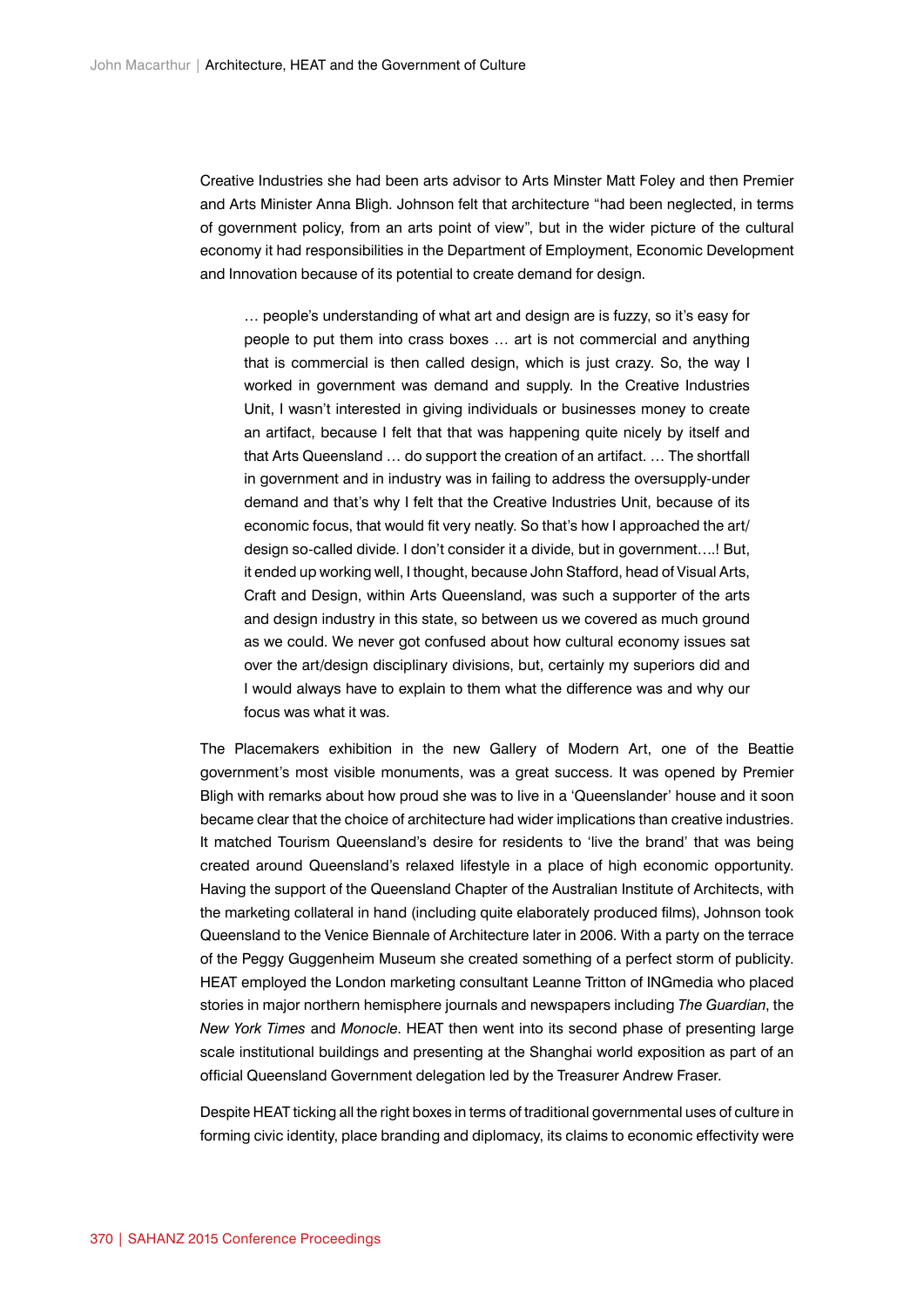

important aspects to be tested. Johnson told us: "I never wanted Creative Industries to be a soft target, in that, you're just this soft kind of cultural thing, soaking up money, ... for every \$1 we spend on HEAT we would deliver 20 back to the architecture industry." This leverage was based on two kinds of calculation. ING Media estimated the monetary value of the press received, and Peter Higgs of CCI developed a tool, the Creative Business Benchmarker, which measured growth in revenue of the architecture firms involved in the programme. This was a complex tool that allowed businesses to report their financial performance, have this anonymised and reported back to them as their performance compared to their peers. Johnson and CCI Director Cunningham were in weekly contact and the CCI was funded to produce the kind of economic data that would stand up to the scrutiny of Treasury Department statisticians. Cunningham wrote of HEAT's approach:

… it should be stressed that the laser-like attention to economic growth embodied in this strategy is itself innovative, given that so much creative industries policy, and commentary around it, seeks to hedge its bets by pragmatically promoting the benefits of a 'triple bottom line' approach (where the creative industries deliver economic, cultural and social benefits), or maintains an in-principle opposition to prioritising the economic over the cultural.<sup>12</sup>

Whatever hope there was for measuring growth in demand for architectural services was destroyed by the global financial crisis, the increasing economic problems of the State and the electoral defeat of the Bligh government in 2012. However, there is no doubt that the programme's emphasis on the economic over the cultural was a major factor in getting government support in the first place and the undoubted benefits that it has had in raising the status of architecture within Queensland. It has been previously argued, that alongside the quality of the architecture, HEAT worked because it drew on an established mythology of exaggerating the autochthonous character of Queensland's architecture, its climatic responsiveness and place specificity.<sup>13</sup> This paper adds another strand to the argument by showing that HEAT also relied on the high profile and relatively long history of cultural studies and cultural policy at the Brisbane universities.

Cunningham was a member of the Griffith University-based and Tony Bennett led Institute for Cultural Policy Studies (ICPS) in the 1980s and 1990s; and then Deputy Director of the ARC Key Centre for Cultural and Media Policy (CMP) from the mid-1990s to early 2000s under the leadership firstly of Tony Bennett and then Tom O'Regan. ICP/CMP, like cultural studies in general, was concerned with the relation of culture and power, but it aimed to go beyond critiquing class interests in culture. Nevertheless, cultural studies has been, in part, defined by an on-going opposition to aesthetics. Particularly to the idea put most strongly by Friedrich Schiller, that the fine arts have an inherent nobility in exercising an aesthetic sensibility that is autonomous from the present conditions of society.14 In taking up Michel Foucault's concept that government is a matter not only of interests and aims but of techniques, and Pierre Bourdieu's study of the exchange of cultural and real capital,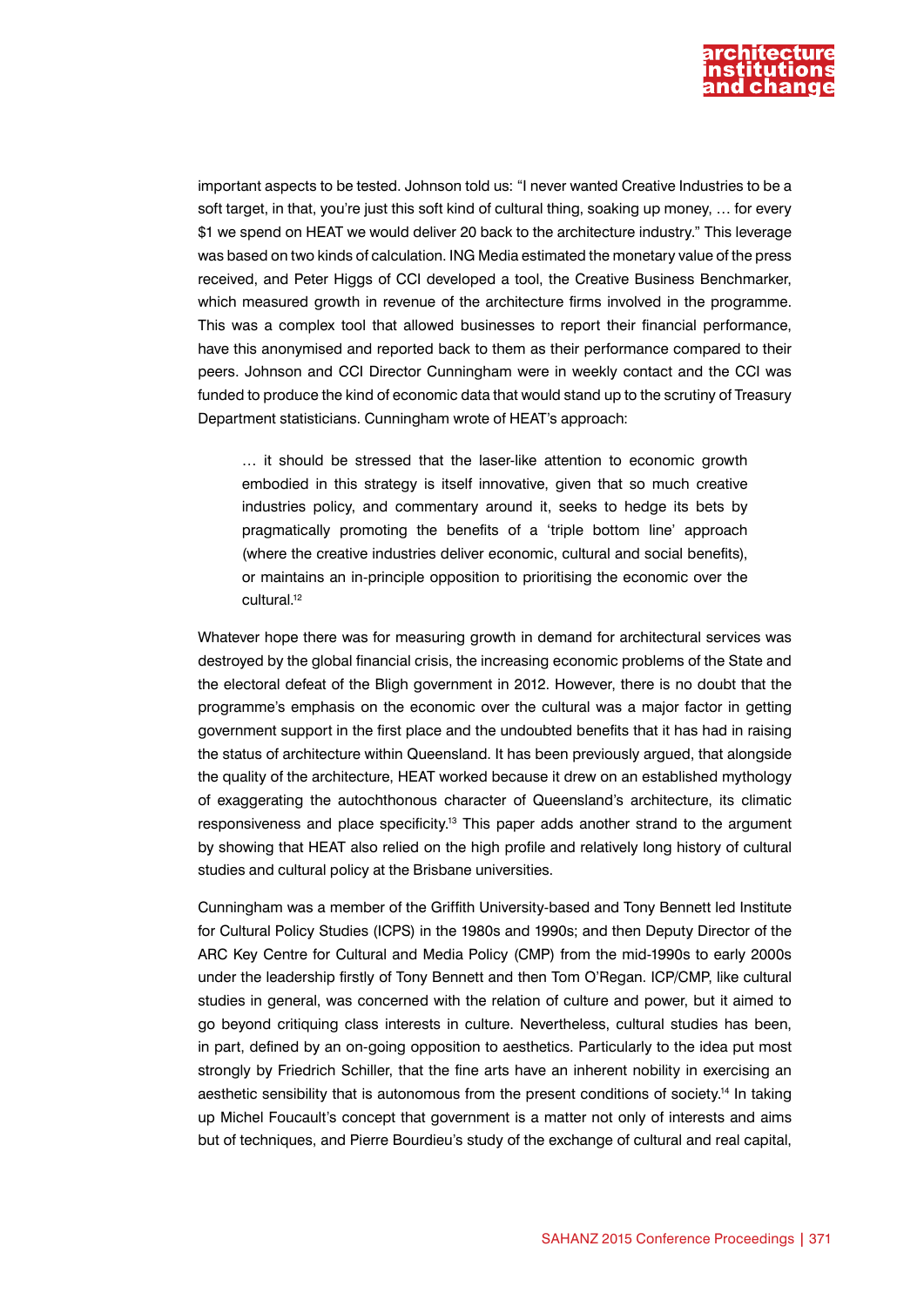Bennett proposed that cultural policy could be a science for progressive reform of society.<sup>15</sup> In 1990 the Institute published its Cultural Policy for Brisbane City Council, which is one of the earliest attempts to turn academic cultural studies to the practical task of managing high and popular culture alongside the socio-economic aims of the City.<sup>16</sup> Johnson, in her then role as head of the Queensland Art Workers Alliance, was one of the informants interviewed for the study, and the policy is one of the first to propose that public space design and the distinctive architectural forms of Queensland should be seen in this wider cultural framework.

The Creative Industries is one outcome of this shift of cultural studies into being an instrument of government. The term creative industries arose in the United Kingdom in a creative industries mapping study by the Department of Culture, Media and Sport in 1998.17 Its prime concern has been to argue for the importance of culture in the terms most recognised by governments, that is, the economic. National measures of creative economic activity and employment can be fitted against UNESCO's Framework for Cultural Statistics to measure the creative economy and to make international comparisons and growth predictions. The creative economy is estimated to be around 4 per cent of the world's economy, while the Australian Bureau of Statistics calculate that in Australia in 2009 it was 6.9 per cent of GDP and employed 970,000 people.<sup>18</sup> The willingness of the Queensland Government to fund HEAT is in part based on these statistics. CCI's census analysis showed that in 2001-6, while national employment growth had been only 1.9 per cent in the creative sector as a whole, in architecture employment had gone up by 3.6 per cent and salaries by 4 per cent. What is more in this period Queensland led growth nationally adding 30 per cent of employment growth, or 10,359 new jobs, in the creative sector.19

CCI have been international leaders in their academic field, which is not without controversy. While one claim of creative industries is that culture would be taken more seriously when aggregated with creativity and innovation across the whole of the economy; others have complained that this is a kind of neo-liberalism that would monetise all forms of value, and thus prefer the older term 'cultural industries'.<sup>20</sup> Some are concerned that the two terms creative and cultural are not adequately distinguishable and the categories are misleading. The present paper argues that the case of architecture supports such a view.<sup>21</sup> Yet another complaint is that with a strong focus on economic measures there can be little attention to the particular dynamics and drivers of the 'industries' that are driven by explicitly cultural values<sup>22</sup>

Architecture is rarely mentioned in any of the academic literature on these issues despite appearing as a category in the various measures. On one hand, this makes the HEAT campaign look even more marginal, but on the other hand, it makes it more obvious and central. Architecture matches the concept of a creative industry in that it is regularly exchanging apparently ineffable cultural values with hard currency. At the same time, it is managing the parallel values of individual aesthetic preferences and regional and national cultural identification. While politicians, policy wonks and the public might have no more idea of how architecture intersects culture and the economy than they would with new industries such as games design – that architecture manages this relation is an historical fact. Johnson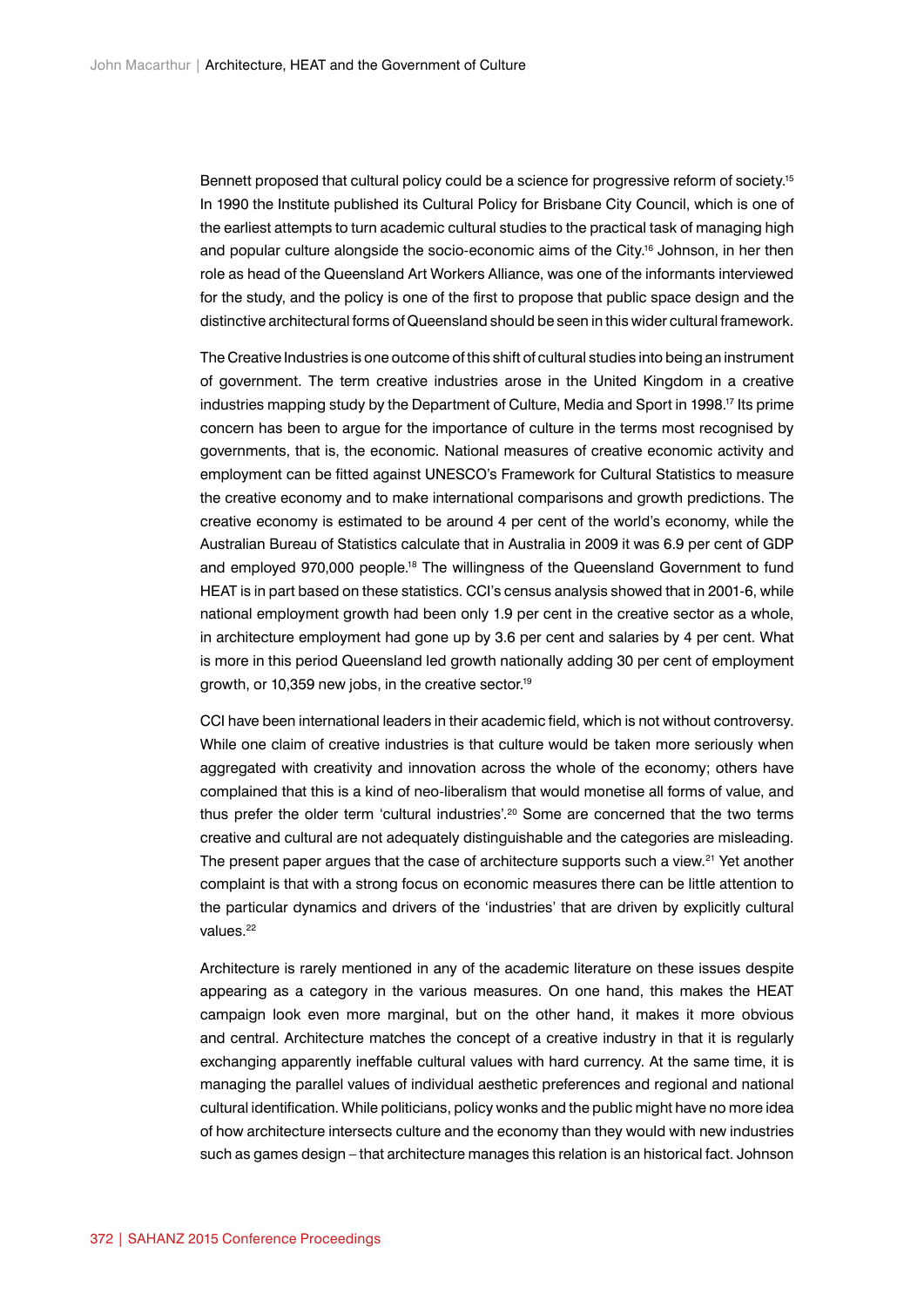

needed the self-evidence of the cultural value and aesthetic appreciation of architecture to be a masthead for a programme that could otherwise have been misunderstood as being only about embedding creativity in a business model.

The inclusion of high employment relatively high wage industries like architecture in the creative economy was also, arguably, necessary for creativity to be large enough to have political significance. Census data for 2008-9 shows that 'Design' at \$26.6 billion was 40 per cent of the Gross Added Value of Australia's creative economy.23 So architecture could serve a double function: it was both evidently aesthetic and embodying cultural values, and evidently an industry employing people and contributing to the creative economy.

Whatever might be thought of the concept, the idea that creativity and/or culture is part of social formation and wealth creation has a further potential of breaking down policy 'silos' and serving aspirations for 'joined-up government'.24 Although creative industries implies a critique of subsidising the production of culture and putting it in monuments such as Art Galleries, Johnson's pragmatic sharing of the cultural field with Arts Queensland and coopting the Art Gallery into the HEAT strategy drew a thread from economic development policy, through two mildly contradictory cultural policies, the major capital works achievement of the new Gallery of Modern Art, and took this thread back into Treasury in dollar-speak. The exhibition demonstrated, at least politically, that creative industries could live with the values associated with continuing state investment in high profile cultural infrastructure; and that creative industries policies need not require a redirection of funding from the arts to commercial creativity.25

Again, it is hard to imagine whether gaming, film production, music recording, or some other creative industry could have made so many connections. The success of joining up government in this way lies in the facts that: architecture is traditionally seen as an art and an industry; that it is large on relative economic scales; that it is a vehicle of cultural identity formation; and, that it gives form to symbolic gifts of government and emblems of civic pride, such as the Gallery of Modern Art.

Having said something about how architecture and creative industries have been useful to one another, I will turn to what I see as the potential problems these new forms of the government of culture create for architecture. Much of this came to a head in the categorisation of architecture as a sub-section of 'design' in the statistical categories and then in policy. Late in the Bligh Government, in 2010, a new policy arrived – *Queensland Design Strategy 2020.* The strategy grouped architecture, fashion, graphic and product design, and marketing.<sup>26</sup> While the HEAT campaign faded away with the election of the conservative Newman government in 2012 and Johnson's departure, architecture is still promoted through the web portal *Queenslandersign –* the unlovely name of which manages to combine punning with chauvinism. More to the point, the *Design Strategy 2020* commenced an Asia-Pacific Design Triennale to match QAGoMA's Asia Pacific Triennale of Contemporary Visual Arts, further cementing the binary opposition of art and design – aesthetic autonomy and commercial utility. The high culture strategy of HEAT, with its nuanced politics is unlikely to be repeated, as the new silo of 'Design' rises alongside the older edifice of policy for the 'proper' arts.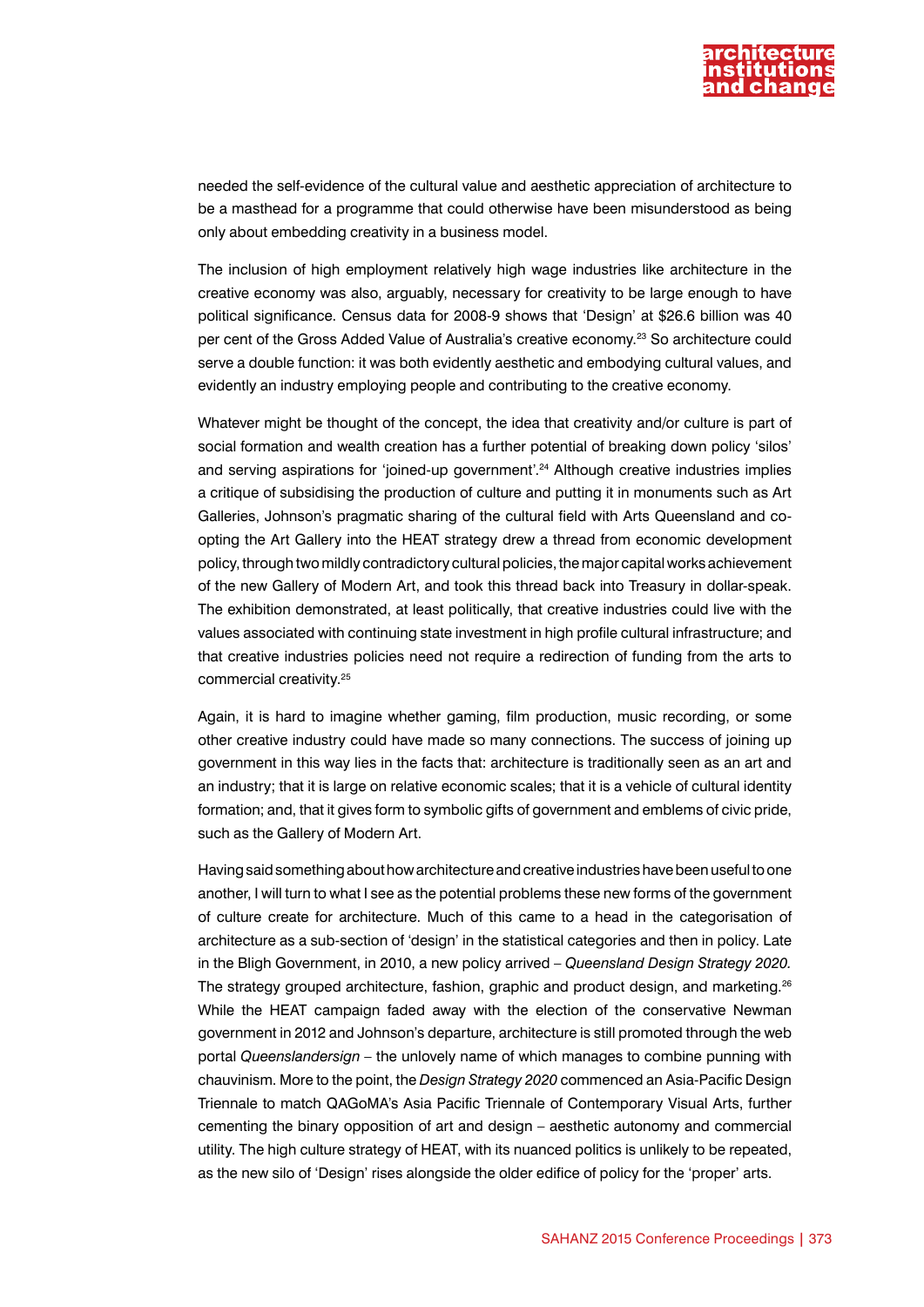The rise of design as a meta-category is unlikely to have had any consideration as policy. It is rather the result of mirroring the categories in which economic statistics are collected. Architecture is a subset of the domain of 'Design' in the Australian and New Zealand Standard Industrial Classification, and since 1986 this has allowed international comparisons through the "Design and Creative Services" in the UNESCO Framework for Cultural Statistics.<sup>27</sup> These classifications are the outcome of models developed by statistical bureaux for their own accounting purposes, but they, in turn, have remarkable similarities to eighteenth-century attempts to produce systematic divisions of art into departments. While less hierarchical, the divisions in UNESCO's framework are strongly marked by Immanuel Kant's system where rank is based on autonomy from concepts, and the Abbe Batteux's earlier categorisation of architecture among the 'intermediate arts' which compromise the pleasure of the fine arts with utility.<sup>28</sup> Justifications of the modern classifications such as Throsby's concentric circles, has architecture as a 'related industry' a long way out from the cultural core of visual and performing arts, literature and music.<sup>29</sup> The statistical collecting categories thus tend to reproduce and reinforce long-standing hierarchies of value that are implicit but apparently unnoticed in the term "design". The modern systems are, however, unlike their precedents, in that they are not philosophical speculations, but categories for collecting and measuring economic activity. The relatively new power to analyse large data sets and then compare the size of the creative economy in different nations, or the relative growth of different sectors of that economy is the means that allows a detailed and comprehensive government of culture that is historically unprecedented, and which have had the contingent effect of the positioning of architecture within design and in a different box to 'art'.

Creative industries nomenclature and the odd bedfellows it creates often surprises architects who feel professionally superior to interior, graphic, fashion and industrial designers. It also a surprising grouping because of the very different market for architectural services. Architecture is not in a retail market for services but makes *Grands Projet* for governments. It makes bespoke houses for the kind of people who own yachts, invest in contemporary art and listen to Wagner. Deepening the paradox, architecture is by far the largest activity in Design (53 per cent of all employment in Design according to the 2006 Australian census). Beyond these issues of the mode and scale of its industry, architecture is also a defined profession at a higher level, under its own act of parliament.<sup>30</sup>

Few lay people or policy makers understand that architecture is a profession defined in legislation like medicine, and thus constituted differently to engineering, or planning, which are self-accrediting, or the looser definitions of graphic design, advertising or marketing. Just as few architects recall the debates and controversy in the late nineteenth century when registration was fiercely opposed, in the name of art, as mere commercial avarice. Critics then claimed that registration was an attempt to create a cartel and that defining the architect around a set of competencies would estrange her from her sister arts.<sup>31</sup> In most nations, by the 1930s, which is to say well after the foundations of artistic modernism, architecture was no longer considered an art in the same way as it had been for centuries, it had (somewhat equivocally) disavowed its artistic status to become a profession based in building science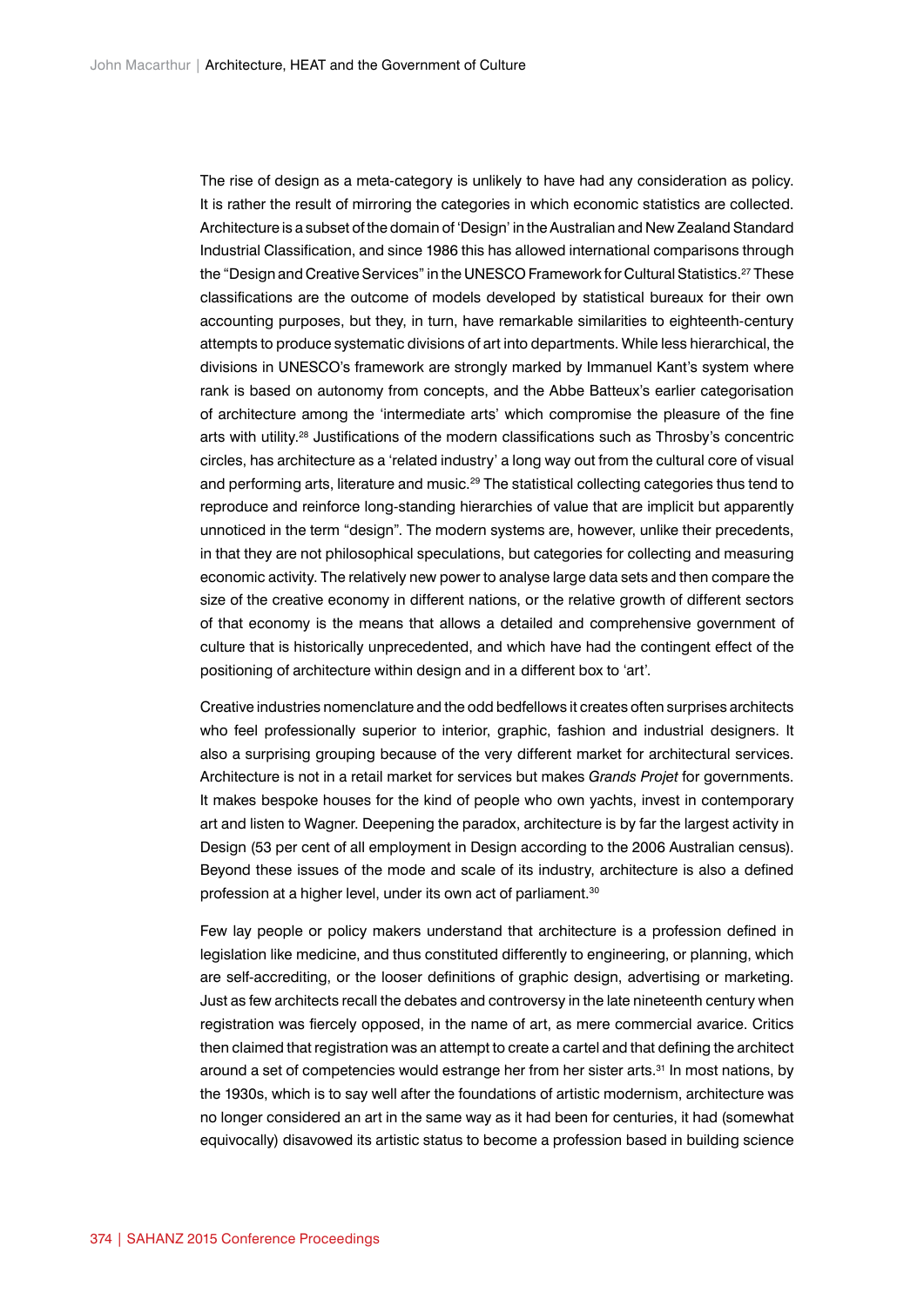

with an aim of wholesale reform of the built environment that paralleled universal health care. Unfortunately for architects, the cartel did not hold well. It also did not achieve the high salaries of the medical and legal professions. Despite this, the persona of the professional architect is not that of an ordinary kind of trader in services. Instead, it remains rather like a medical practitioner, where a higher duty defined for the public good in legislation, trumps commercial interests. Whatever one might think about the actualities of, or the future of professional registration, the point is that architecture is not only an uncomfortable fit in a meta category of design because of its historical status as a high art, but also because of the mode of its later professionalisation through the twentieth century.

One of the ways in which architecture is defined as other to art lies in the Australia Council's not including architecture in its remit. It used to do so in the brief existence of its Design Arts Board from 1983-87. Architecture having been grouped with design in this experiment in arts boards, was abandoned with it. This leads to one of the few points where architects have protested over their treatment by cultural policy and cultural agencies. This was the Australia Council's refusal to fund representation at the Venice Biennale of Architecture as other national bodies did for their architects. The nation is instead represented by the Australian Institute of Architects.

In a recent report for the Australia Council on the relation of art and creative industries, it is clear that the design professionals and artists interviewed, and indeed the authors Justin O'Connor, Stuart Cunningham and Luke Jaaniste, think that architecture is not art because it is instructed by commission and undertaken commercially.<sup>32</sup> It thus lacks what is still understood to be constitutive of the aesthetic dimension of art, its freedom from commercial interests and its escape from pre-existing concepts of what it should do, such as function. These definitions of the autonomy of aesthetic feeling go back to Kant, and while it would complicate things to remember that Kant thought architecture was an art, the concepts of the disinterestedness and non-conceptual rationality of the art continue to be used to categorise culture as they did in the eighteenth century. For creative industries discourse the values are somewhat reversed, because aesthetics, particularly the concept of the exceptionality of art, is seen, where it is considered at all, as ideological. Sometimes creative industries practitioners cast the old high arts as 'market failures' with insufficient demand for them and requiring state subsidy, but beyond this the arts can be seen to be prejudiced, to have an interest in a concept of culture that puts them in the centre and makes subsidisation a necessity. Seen from the point of view of policy, architecture, like television and other creative industries that live in the real economy, is purer in having no interest and nothing to gain in culture being defined in one way or another. This is merely a crude cartoon view of how architecture might be misconstrued in creative industries policy. It is nevertheless the kind of paradox that appears if one tries to account for both the specificities of architecture's history as a sometimes-art and its place it ought to have in present policy debates.

The authors of the Australia Council report make a balanced summary when they state that the undoubted rise of a creative economy beyond the traditional arts raises tensions,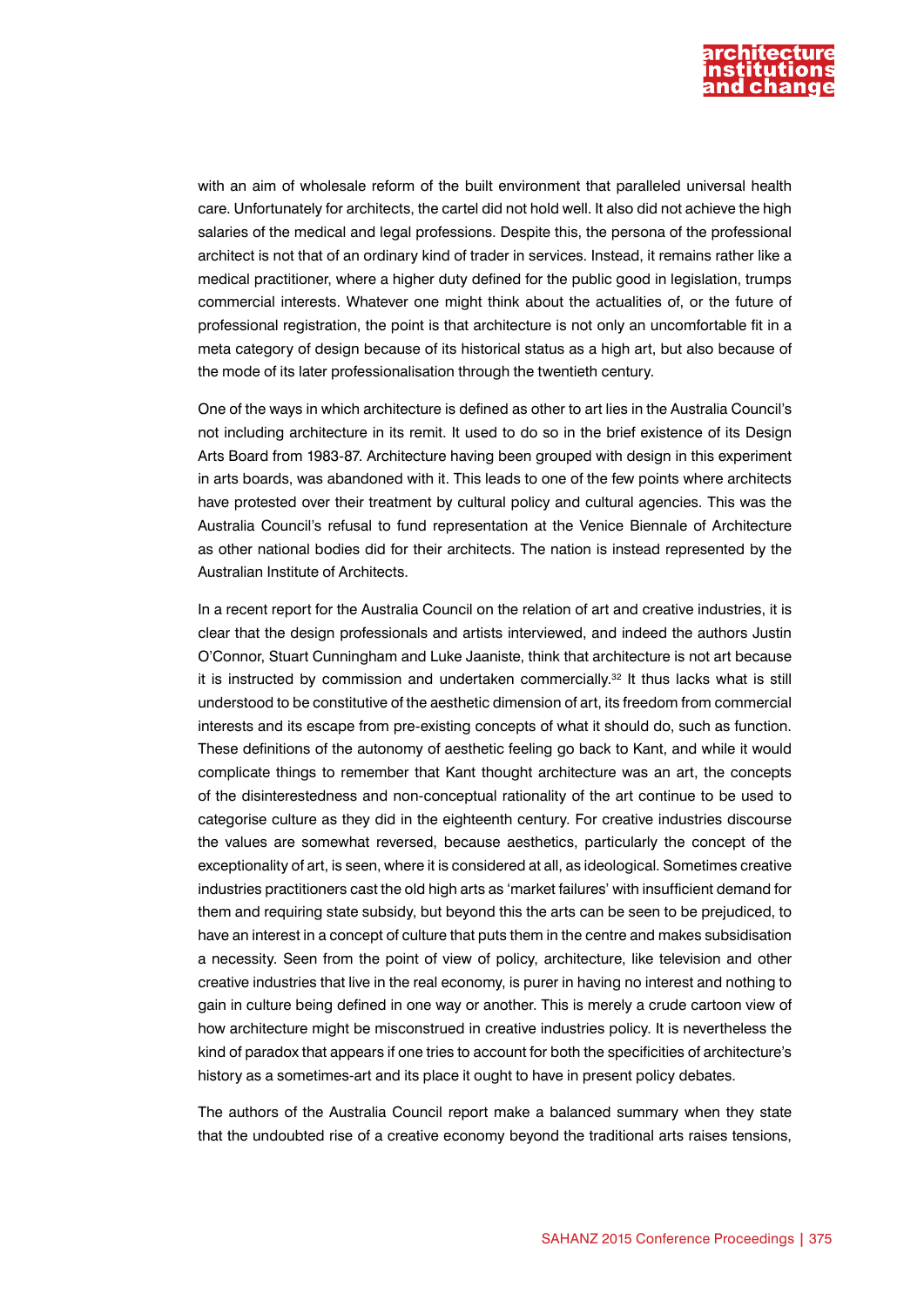but that: "there are long-standing social, cultural and economic understandings, narratives and policy resources whereby these tensions can be managed and made culturally and economically and socially productive."33 They give an instructive example of the interaction of the art of music with its economic and technological context of the publishing of sheet music from the eighteenth century on. This is precisely the kind of historical understanding that ought to underlie the policy considerations that are yet to be made of architecture. The misfit between administrative categories and the concepts of their art held by practitioners is one such place of tension and political manoeuvre, as is the case with architecture, design and the visual arts. At one level this is a simple misstep caused by the differing historical pace of architectural theory and administrative practice, which is due for correction and offers potential for renewal. At another level we could say that it is useful to recognise that something that has all the attributes of an agile modern creative industry has succeeded historically, and still does, by playing on the prestige of old categories like art and profession.

## **Acknowledgements**

This paper forms a part of an on-going project with Naomi Stead and Deborah van der Plaat. Thanks to Lindy Johnson, Stuart Cunningham, Miranda Wallace, Rosemary Hawker, and, especially, Tom O'Regan.

<sup>1</sup> Terry Flew and Stuart Cunningham, "Creative Industries after the First Decade of Debate," *The Information Society* 26, no. 2 (2010): 113-23; Terry Flew, *The Creative Industries: Culture and Policy* (Los Angeles: Sage, 2012).

<sup>2</sup> Raymond Williams, *Culture and Society, 1780-1950* (Harmondsworth: Penguin Books, 1961); Pierre Bourdieu, *Distinction: A Social Critique of the Judgement of Taste* (Cambridge, Mass.: Harvard University Press, 1984).

<sup>3</sup> Miranda Wallace, Sarah Stutchbury and Queensland Art Gallery, *Place Makers: Contemporary Queensland Architects* (South Brisbane, Qld.: Queensland Art Gallery, 2008).

<sup>4</sup> Gillian Maree Mort and Amanda Roan, "Smart State: Queensland in the Knowledge Economy," *Queensland Review* 10 (2003): 11-28.

<sup>5</sup> Queensland Government, "Queensland the Smart State: Investing in Science, Research, Education and Innovation" (Brisbane: Queensland Government, 2002).

<sup>6</sup> John Hartley and Queensland University of Technology, *The QUT Creative Industries Experience* (Kelvin Grove: Queensland University of Technology, 2010), 7-8.

<sup>7</sup> Hartley, *The QUT Creative Industries Experience,* 9.

<sup>8</sup> Stuart Cunningham, "The CCI Narrative: Research for a Creative Australia," ARC Centre of Excellence for Creative Industries and Innovation, 2011, [www.cci.edu.au/sites/default/files/alawrence/CCI\\_](http://www.cci.edu.au/sites/default/files/alawrence/CCI_narrative_2011_public_FINAL.pdf) [narrative\\_2011\\_public\\_FINAL.pdf](http://www.cci.edu.au/sites/default/files/alawrence/CCI_narrative_2011_public_FINAL.pdf) (accessed February 20, 2015).

<sup>9</sup> Queensland Government, *Creativity is Big Business, a Framework for the Future: Queensland Creative Industries Strategy* (Brisbane: Queensland Government, State Development and Innovation, 2004).

<sup>10</sup> This paper draws on an unpublished interview with Lindy Johnson by John Macarthur and Naomi Stead on 18 July 2012. All the following quotations of Johnson are from this interview. The Creative Industries Unit started in State Development, then it went to Department of Economic Development and Trade and Regional Innovation, which then became the Department of Employment, Economic Development and Innovation.

<sup>11</sup> Queensland Government, *Creativity is Big Business*, 39.

<sup>12</sup> Stuart Cunningham, *Hidden Innovation: Policy, Industry and the Creative Sector (Brisbane: University of* Queensland Press, 2013), 191.